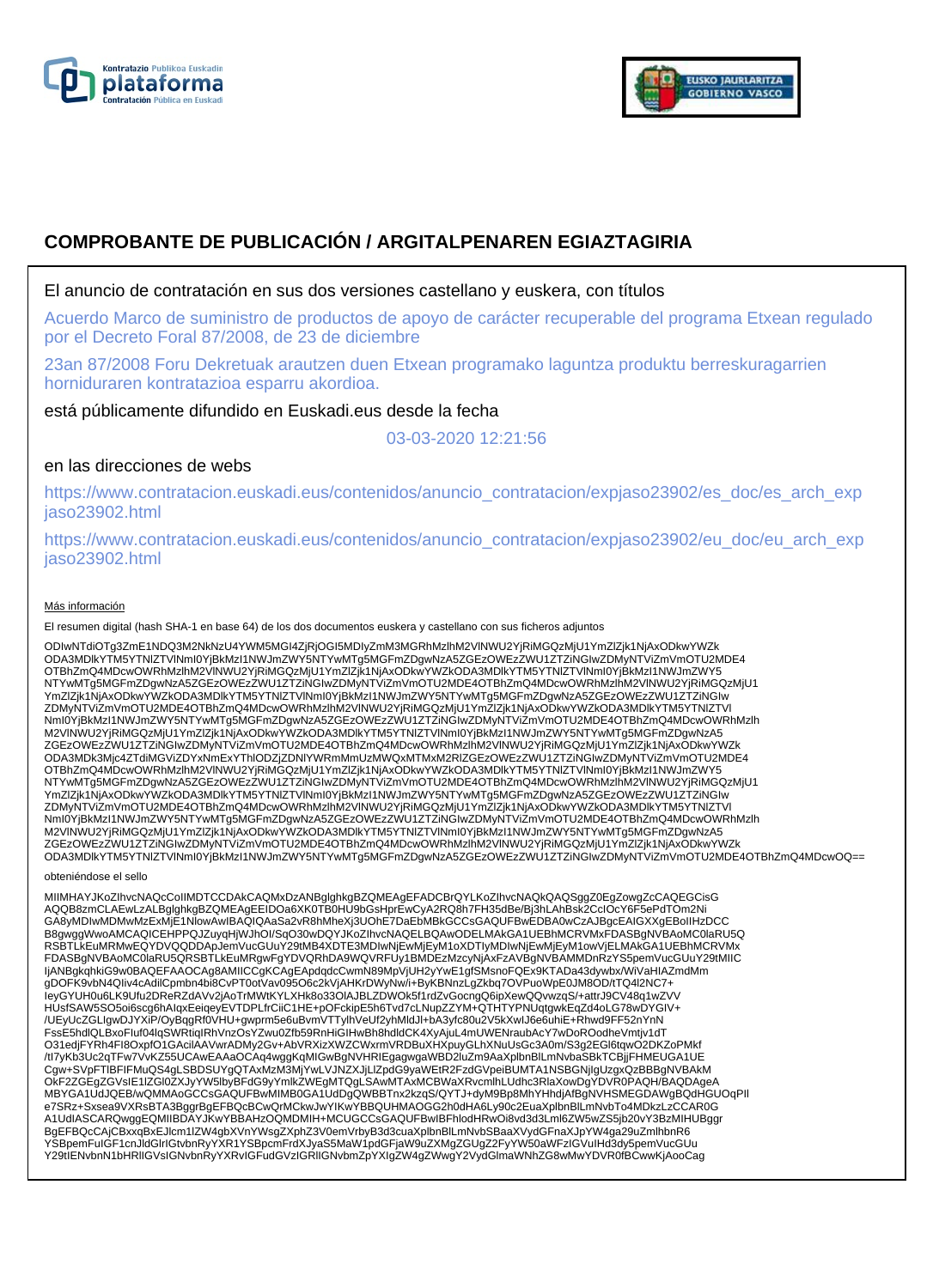



JIYiaHR0cDovL2NybC5pemVucGUuY29tL2NnaS1iaW4vYXJsMjANBgkqhkiG9w0BAQsFAAOCAgEAaiXB6a15RzggScFrhAAQo9ek 9080C7zZwf+WsyzKen8X7rQX+sYTR06M2QULKqWvBNFAfsdAmrXbXK7lt07EAInQ/4nEzZtMke5kfHzOFslMHTCz0UUSciDiZ1n3 yqqZo3ZJ5kJLrEl/3PbuG9bcZtaUt+J17QnyRAXK7T7m06sxkKuZsO5LlPqxPoGCxUl/qwgKhvPknQNAnIL9isbxFnhbp83oVJK3<br>DaoRA5GFXzYUQ9/XX/pPt765sm69bm2e+kZdjR5quLZ9D3qmt/te/oIKENi9WFlmcP76k18YmSOO0IHCuOwUylEIztekhrt7N4Sl vYNwCBKRKGskVI/c3kDzvXq9yrvlifUaft/Vpo8DuQpojwNy9phXfr263mtYClrHcLb+qe4AX5patRCXhzFnJPdUkMUnzThUj6bD 2P231EPSy4qvgKCXmAxCyW6To3LCa+lhhmzhcrZFDShO4U+mTJBQSNNZS8gdVyLO1L1LU5zioaAo6vdtlRL/fZE/QY3nBw2wwq22 t+8o98Tl2ck2fHQgpDpYYzl9r40OL77d9R0muOnlTHbPumy1A5xp/Sgumk6ftoXL9+7TP4LV4xP/1TbhR5eBdfKXmt6oO7xpFghy zzGBO38uC4SWXRQhrfUAgoZ+alLen9phd3YimwA/CDoaUUCiOhiaQsqukUYxggNxMIIDbQIBATBMMDgxCzAJBgNVBAYTAkVTMRQw EgYDVQQKDAtJWkVOUEUgUy5BLjETMBEGA1UEAwwKSXplbnBlLmNvbQlQc89Alm7KoeNYmE4j9Ko7fTANBglghkgBZQMEAgEFAKCB<br>9zAaBgkqhkiG9w0BCQMxDQYLKoZlhvcNAQkQAQQwHAYJKoZlhvcNAQkFMQ8XDTIwMDMwMzExMjE1NlowLwYJKoZlhvcNAQkEMSlE IGVNoPxbxD5JPf0eNHsFVEHXIWwXjcuDWd6e8t6fU+eGMIGJBgsqhkiG9w0BCRACLzF6MHgwdjB0BCDNdwo7pQBbrD9u8p5/pMe+ oe9BvlISU1baDdGPBFySGTBQMDykOjA4MQswCQYDVQQGEwJFUzEUMBIGA1UECgwLSVpFTIBFIFMuQS4xEzARBgNVBAMMCkl6ZW5w ZS5jb20CEHPPQJZuyqHjWJhOI/SqO30wDQYJKoZIhvcNAQEBBQAEggIANCW+LXryW36rjqEdmmJhx/ws070ceAoyAEmx6DZc8oAu hNBjlDVUrLqKlagnd7mlVWswBJMdrDf0RGvXZ3AbxLZkHHgEN8j2Di3eoITafk38wi6csPjAg+BN8EJR8hgHPF8DNm39q7o34MVG rUFMkhQWEqCg8fm6abi15jPjcDms3W1jsgKhrzFIBBmmbIv3DDk3XLhnSdH9EWr2UIX6KkDrEHBfhPJuNx9nBsDxQySObO2HPOJT 87/jdEnS3RSC3rsDR2fqU+Q/fEgjiAwMKd6T8i69mu4WrqK28LhwOl7gv56dLAdvP35AoOWrhxr/jnMVOkrVnkaqDmZO17bmGwsN<br>kaPj1MzLGTXslxE/FP9wHFxMcj/jwqkLzl1/HzNJfvl1JJaoe5aNaTPqZfi/sThrJ51g0cmVOSNP1xFPxw47j8OZ7LbXBlHvAKse is: 197/FpQoqDeVGBpVSLiwRDi2GHZMcaids2u92/cc/XUAatyKPEpms8vfyd92e5sXR6tbd86lEDH46sWhyIZBHTFwB2fbPwqk BCKxwlnizVCXpJ1Zm1gSc7P6qRqnfOGM2zVyed3FPApkL2VZhlc250KIB4O/NP6PIYxGJHElogGruHsuYbNHCDQfatdmGVDxIFQT MMvZDlbQxBRuF4EGyfrrZaOdGavchktypv/OJvQ=

# Kontratuaren iragarkia, gaztelaniaz eta eskaraz, izenburuekin

Acuerdo Marco de suministro de productos de apoyo de carácter recuperable del programa Etxean regulado por el Decreto Foral 87/2008, de 23 de diciembre

23an 87/2008 Foru Dekretuak arautzen duen Etxean programako laguntza produktu berreskuragarrien horniduraren kontratazioa esparru akordioa.

Euskadi.eus webgunean argitaratzen da data honetatik

2020-03-03 12:21:56

## web hauen helbideetan

https://www.contratacion.euskadi.eus/contenidos/anuncio\_contratacion/expjaso23902/es\_doc/es\_arch\_exp jaso23902.html

https://www.contratacion.euskadi.eus/contenidos/anuncio\_contratacion/expjaso23902/eu\_doc/eu\_arch\_exp jaso23902.html

### Informazio gehiago

Bi dokumentuen (euskara eta gaztelania) laburpen digitala (hash SHA-1, 64 oinarriarekin), erantsitako fitxategiekin

ODIwNTdiOTq3ZmE1NDQ3M2NkNzU4YWM5MGI4ZjRjOGI5MDIyZmM3MGRhMzIhM2VINWU2YjRiMGQzMjU1YmZlZjk1NjAxODkwYWZk ODA3MDIkYTM5YTNIZTVINml0YjBkMzI1NWJmZWY5NTYwMTg5MGFmZDgwNzA5ZGEzOWEzZWU1ZTZiNGIwZDMyNTViZmVmOTU2MDE4 OTBhZmQ4MDcwOWRhMzlhM2VINWU2YjRiMGQzMjU1YmZlZjk1NjAxODkwYWZkODA3MDlkYTM5YTNIZTVINmI0YjBkMzI1NWJmZWY5 NTYwMTg5MGFmZDgwNzA5ZGEzOWEzZWU1ZTZiŃGIwZDMyNTViZmVmOTU2MDE4OTBhZmQ4MDcwOWRhMzIhM2VINWU2YjRiMGQzMjU1 YmZlZjk1NjAxODkwYWZkODA3MDlkYTM5YTNlZTVlNml0YjBkMzl1NWJmZWY5NTYwMTg5MGFmZDgwNzA5ZGEzOWEzZWU1ZTZiNGlw ZDMyNTViZmVmOTU2MDE4OTBhZmQ4MDcwOWRhMzlhM2VlNWU2YjRiMGQzMjU1YmZlZjk1NjAxODkwYWZkODA3MDlkYTM5YTNIZTVl<br>Nml0YjBkMzl1NWJmZWY5NTYwMTg5MGFmZDgwNzA5ZGEzOWEzZWU1ZTZiNGIwZDMyNTViZmVmOTU2MDE4OTBhZmQ4MDcwOWRhMzlh M2VINWU2YjRiMGQzMjU1YmZlZjk1NjAxODkwYWZkODA3MDlkYTM5YTNIZTVINmI0YjBkMzI1NWJmZWY5NTYwMTg5MGFmZDgwNzA5 ZGEZOWEZZWU1ZTZINGIWZDMyNTViZmVmOTU2MDE4OTBhZmQ4MDcwOWRhMzIhM2VINWU2YjRiMGQzMjU1YmZlZjk1NjAxODkwYWZk ODA3MDk3Mjc4ZTdiMGViZDYxNmExYThIODZjZDNIYWRmMmUzMWQxMTMxM2RIZGEzOWEzZWU1ZTZiNGIwZDMyNTViZmVmOTU2MDE4 OTBhZmQ4MDcwOWRhMzlhM2VINWU2YjRiMGQzMjU1YmZlZjk1NjAxODkwYWZkODA3MDlkYTM5YTNIZTVINmI0YjBkMzI1NWJmZWY5 NTYwMTg5MGFmZDgwNzA5ZGEzOWEzZWU1ZTZiŃGIwZDMyNTViZmVmOTU2MDE4OTBhZmQ4MDcwOWRhMzIhM2VINWU2YjRiMGQzMjU1 YmZlZjk1NjAxODkwYWZkODA3MDlkYTM5YTNIZTVINmI0YjBkMzl1NWJmZWY5NTYwMTg5MGFmZDgwNzA5ZGEzOWEzZWU1ZTZiNGIw 2DMyNTViZmVmOTU2MDE4OTBhZmQ4MDcwOWRhMzlhM2VlNWU2YjRiMGQzMjU1YmZlZjk1NjAxODkwYWZkODA3MDlkYTM5YTNIZTVl<br>Nml0YjBkMzl1NWJmZWY5NTYwMTg5MGFmZDgwNzA5ZGEzOWEzZWU1ZTZiNGlwZDMyNTViZmVmOTU2MDE4OTBhZmQ4MDcwOWRhMzlh M2VINWU2YjRiMGQzMjU1YmZlZjk1NjAxODkwYWZkODA3MDlkYTM5YTNIZTVINmI0YjBkMzI1NWJmZWY5NTYwMTg5MGFmZDgwNzA5 ZGEzOWEzZWU1ZTZINGIwZDMyNTVIZmVmOTU2MDE4OTBhZmQ4MDcwOWRhMzInM2VINWU2YjRiMGQzMjU1YmZlZjk1NjAxODkwYWZk ODA3MDlkYTM5YTNIZTVINmI0YjBkMzI1NWJmZWY5NTYwMTg5MGFmZDgwNzA5ZGEzOWEzZWU1ZTZiNGIwZDMyNTViZmVmOTU2MDE4OTBhZmQ4MDcwOQ==